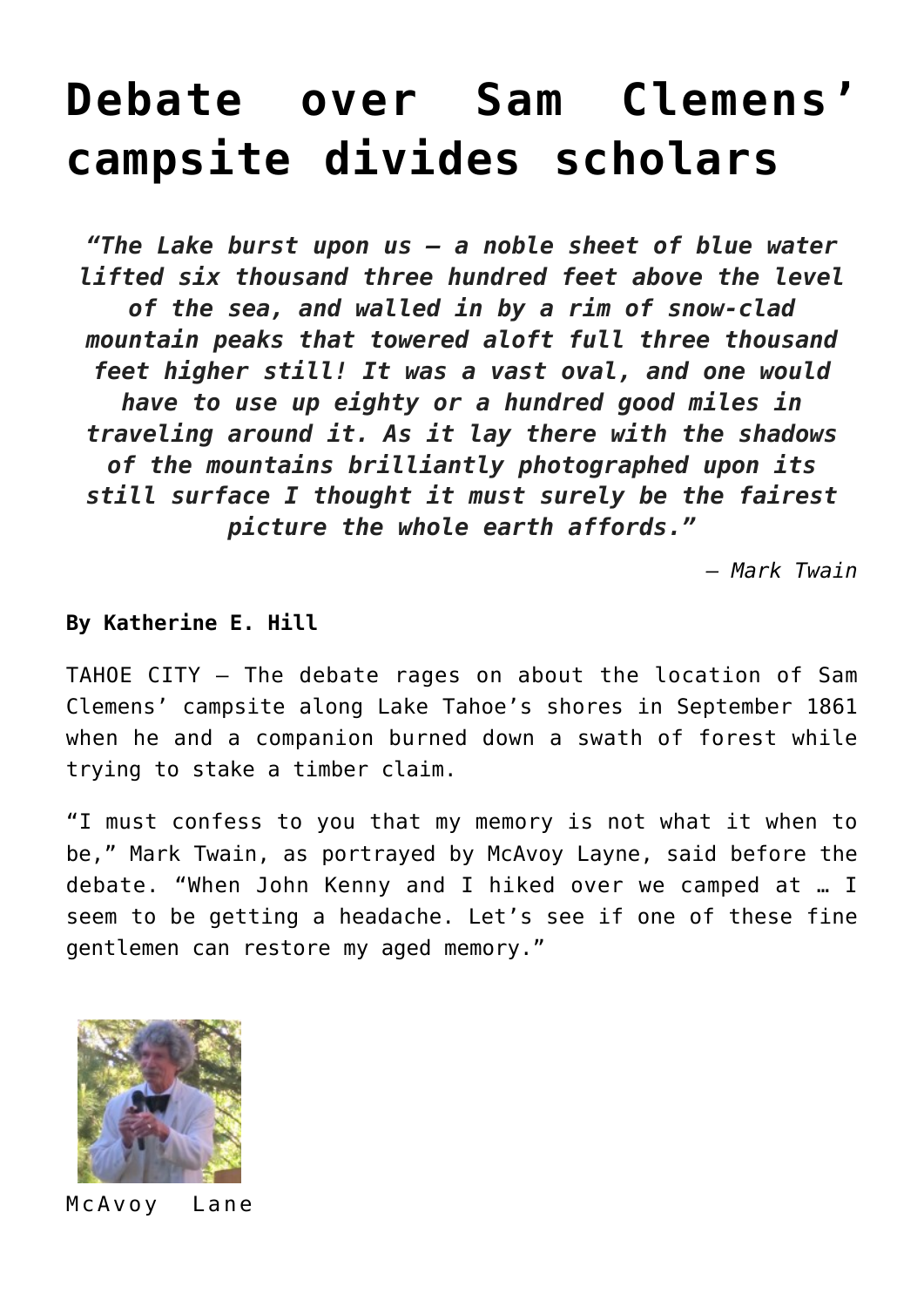won't cast the deciding vote on where Sam Clemens started the fire in Lake Tahoe. Photos/Katheri ne E. Hill

The North Lake Tahoe Historical Society hosted the debate between authors David Antonucci and Robert Stewart at the Gatekeeper's Museum last week. Antonucci advocates a site near present-day Speedboat Beach on the North Shore based on scientific research, while Stewart believes the campsite was located south of present-day Sand Harbor State Park on the East Shore based on historical documentation from the 1860s. Both authors are adamant in their theories of the location of Clemens' campsite – one located in California, the other in Nevada.

In September 1861, Clemens, who later adopted the pen name Mark Twain, traveled to Lake Tahoe with John Kenny to stake a timber claim and become wealthy timber barons. Clemens recounted his journey to Tahoe in his 1872 book "Roughing It" in which he and Kenny walked to Tahoe. During their journey, the pair starting a forest fire where they were attempting to lay a claim. After the fire, the claim was abandoned. It is the location of Clemens' claim that has remained a mystery since.

## **Campsite in Tahoe Vista**

Using scientific research as his basis, Antonucci asserts that Clemens' timber stake was located in Tahoe Vista, which he also details in his book "Fairest Picture: Mark Twain at Lake Tahoe." Antonucci's debate is based on Twain's description of the adventure in "Roughing It." He compared the descriptions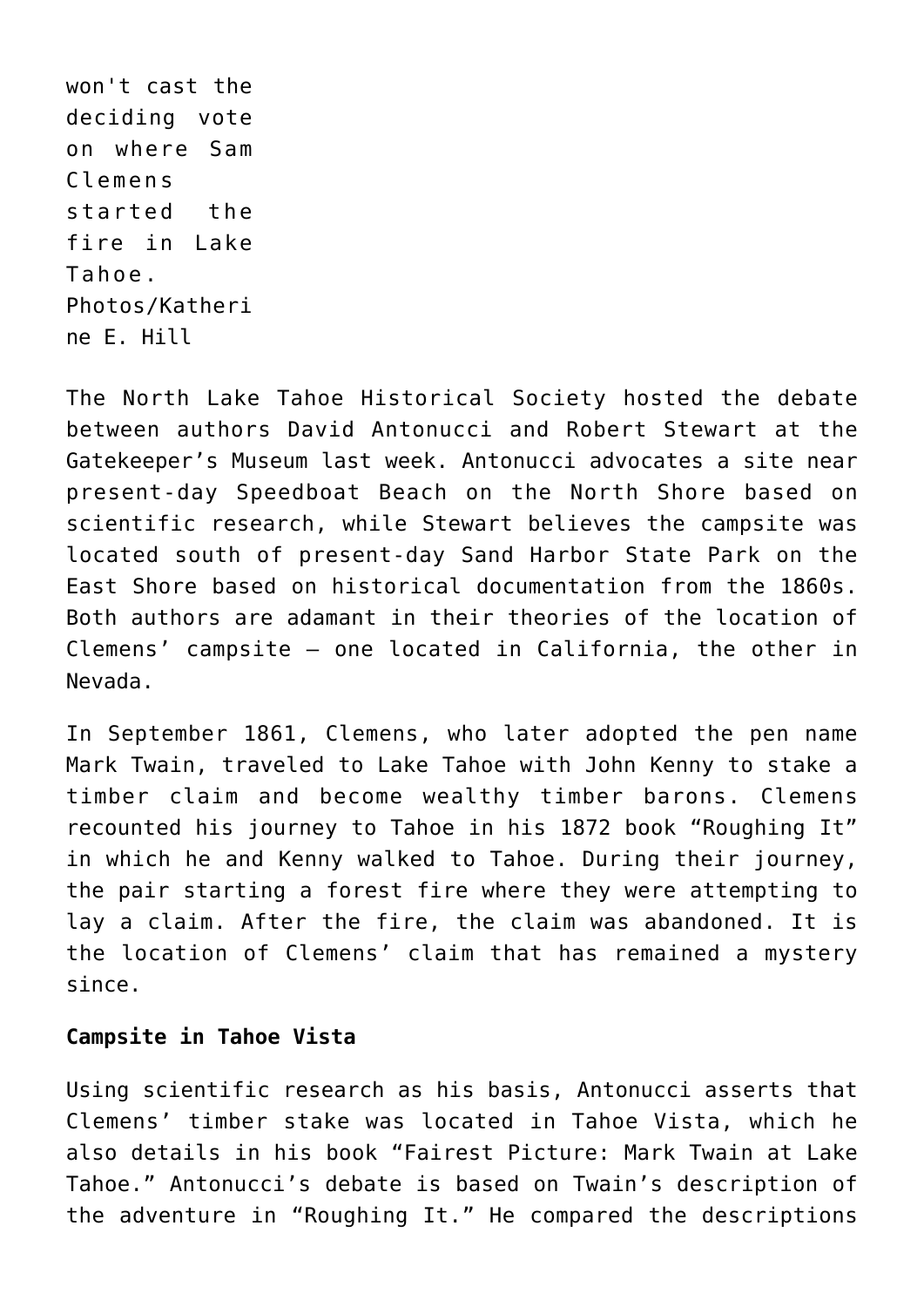to conditions at Lake Tahoe in 1861 – the water level of the lake (before the Truckee River was dammed at Tahoe City) and the beaches that existed during this time period, the diameter of trees described by Twain, the presence of both grey and white boulders, and the route by which the pair hiked from Carson City to Lake Tahoe.



David Antonucci

Antonucci says his evidence is based on "the intersection of literature, science and history," noting that he believes Clemens and Kenny travelled up Ash Canyon and the Washoe Trail from Carson City to reach Tahoe before coming to Hidden Beach. They then rowed across Crystal Bay to Stateline Point, according to Antonucci, where they then traveled to a site near Speedboat Beach where they staked their claim.

"In the analysis of his descriptions (in 'Roughing It'), it's the only route that meet all six criteria given by Mark Twain," Antonucci said.

"I say, look at both sides and decide for yourself," he said.

## **East Shore location for campsite**

Stewart, on the other hand, looked at original, historical documents to draw his conclusion that Clemens' claim was on the East Shore of the lake. Using surveys, letters and court documents from the 1860s, Stewart, author of "Finding Sam Clemens Cove," puts the claim about one-quarter of a mile above the present-day Thunderbird Lodge.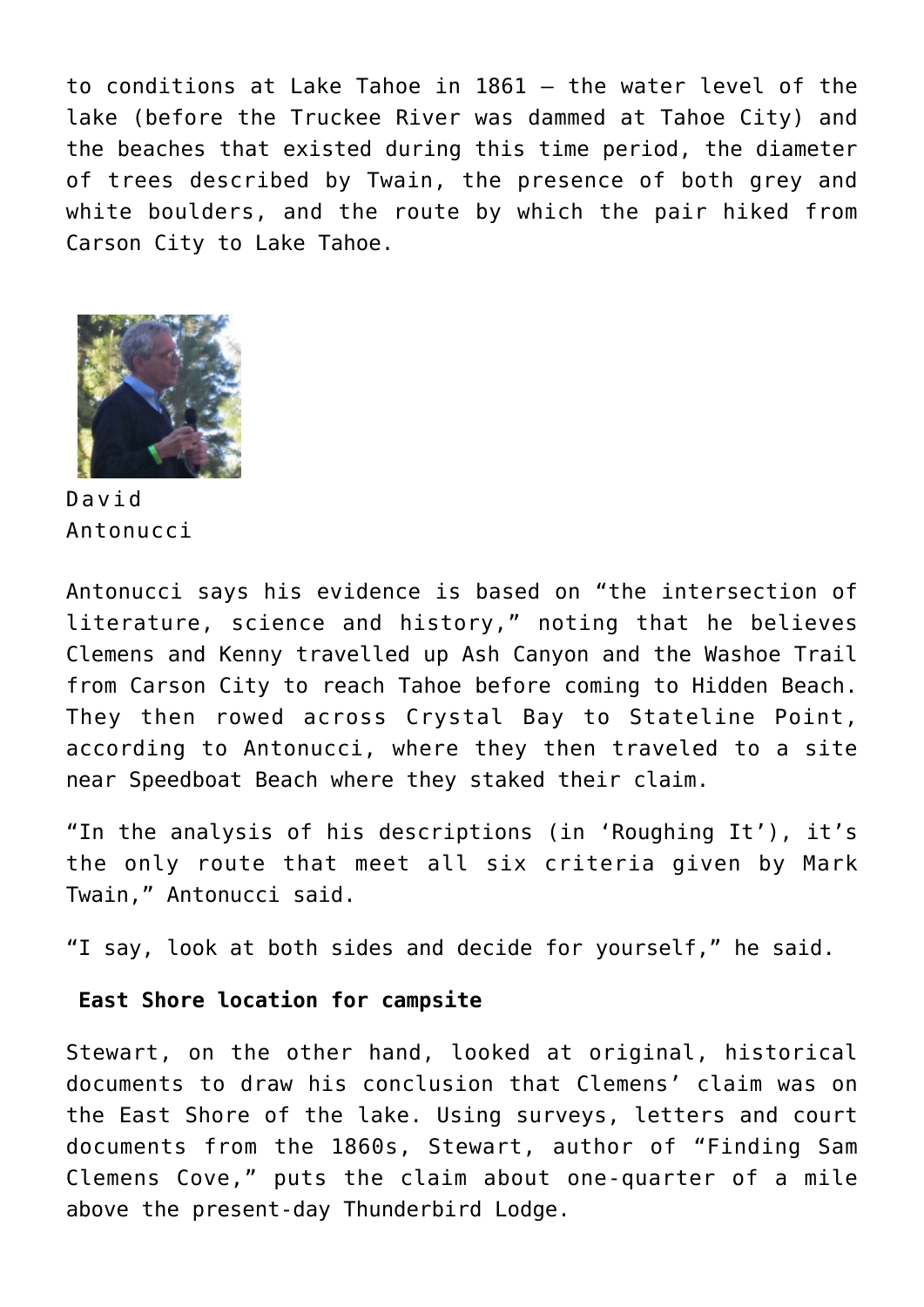

Robert Stewart

Clemens and Kenny traveled to Lake Tahoe over an existing road near Spooner Summit to a site located just north of The Brigade Claim, made by companions of Clemens, according to Stewart. The location of The Brigade Claim is important in making his assertions because of Clemens' relationship with the men. Stewart claims that Clemens' would have traveled to The Brigade Claim and then used their skiff and food stores to make his own stake.

Clemens and Kenny traveled down to present-day Glenbrook, Stewart claims, before rowing across Glenbrook Bay and continuing on to a site south of Sand Harbor State Park.

Stewart said his research is "based on documentation and the survey by the Ormsby County surveyor, so the plate (for The Brigade Claim) had to be in Ormsby County," which was a former county in Nevada that incorporated the East Shore. Stewart argues that since The Brigade Claim was in Nevada, so must be Clemens' stake.

Both historians refuted the others claims in a rebuttal, but left much of the audience split down the middle on which site seemed to be the correct one.

"It comes down to (Stewart's) historical narrative versus Antonucci's empirical data," as one audience member noted.

Even Clemens remained confused about the location of his claim.

"I feel like an envelope without an address … I'm the most